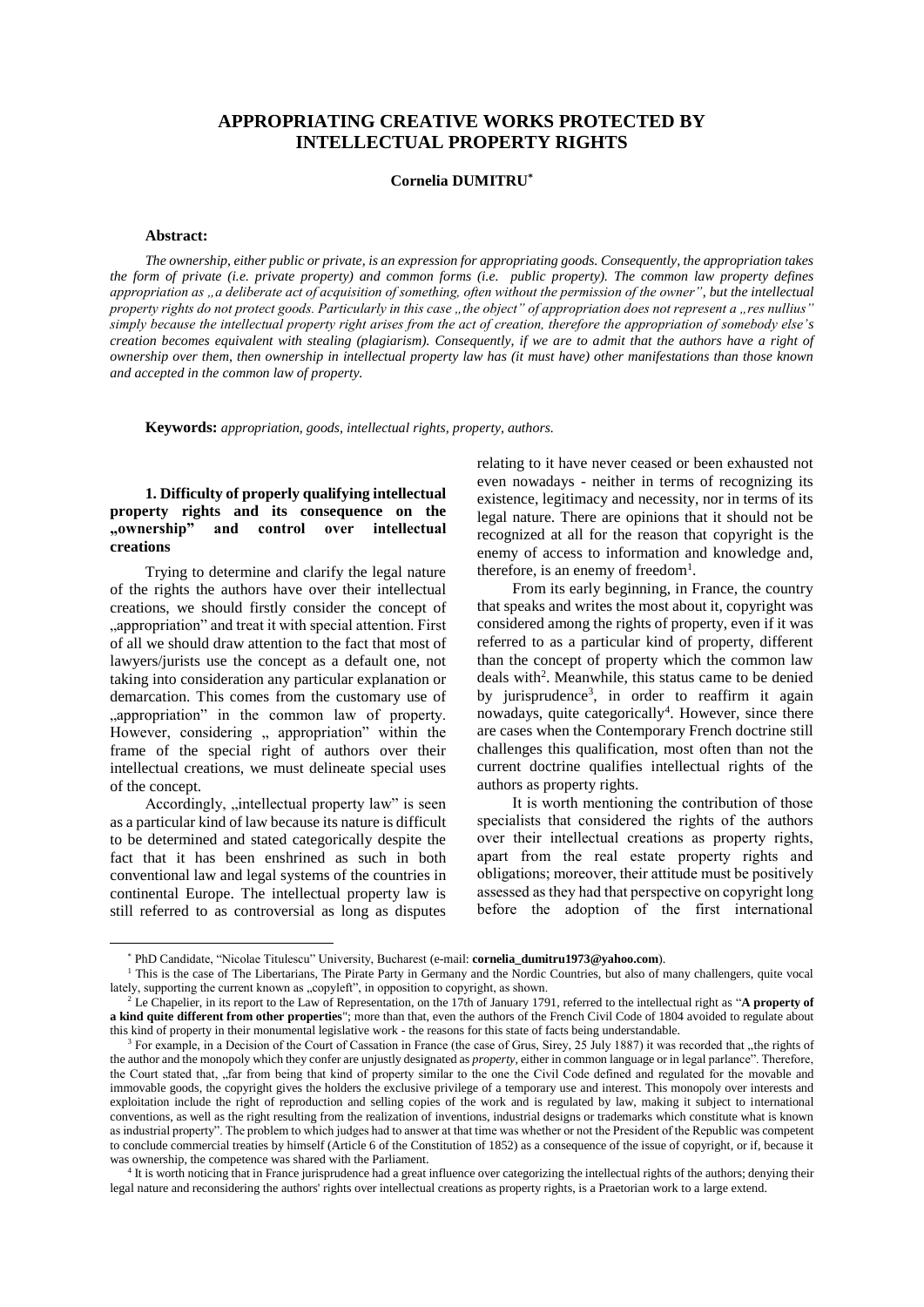convention (in 1883) which was to consecrate the concept of ,,industrial rights". Thus, in a paper edited in 1874, entitled "*Embriologie juridique*", the Belgian lawyer Edmond Picard proposed the establishment of a new category, that of "intellectual rights", without being able neither to impose his opinion, nor to determine the adoption of a such legislative solution, not even in his own country, despite the reputation he enjoyed.<sup>5</sup> As a consequence, the Belgian law of copyright (1886), which is a rigorous application of the , intellectual property rights", does not use the concept advanced by Picard. They preferred instead the term ", property" in order to denote the rights of authors, inventors or mark holders and not the one proposed by the above mentioned specialist. However, Edmond Picard continued criticizing the theory that assigns the nature of property rights to copyright, on the ground that , the desire to enter by force, hammering these new rights in the category of real estate rights is certainly a scientific heresy"<sup>6</sup>.

Anyway, it is within the boundaries of the scientific research ethics to assign authorship of this idea to the one that used it first, while admitting that this matter had been previously tackled in similar terms long before Picard; for example, in a study (1869) belonging to Alfred Bertauld, professor of civil law at the University of Caen. Consequently we must say that, at the time these theories were formulated, the term "intellectual property" had not been enshrined in international conventions yet – i.e. the Paris Convention of 1883 protecting the "industrial property" and the Berne Convention of September 9, 1886 dealt with the "Protection of Literary and Artistic Works" without qualifying in any way the rights of the authors. The term "intellectual property" was to be fully recognized (internationally) once the Stockholm Convention of 1967 was adopted for the establishment of the World Intellectual Property Organization.

The same attitude (namely, denying the property nature of copyright), can be traced in the past centuries with other practitioners, such as A-Ch. Renouard, H. Desbois and P. Olagnier in France and J. Kohler and I. Kant (the latter of philosophical positions) in Germany.

Auguste-Charles Renouard, for example, criticized those opinions qualifying authors' rights as property rights, stressing the need to maintain a fair balance between the public interest and the interest of the author, while highlighting that recognition of a property right in favour of the authors does not necessarily weigh in their favour, except as a (sacred) right to reward. Thus, Renouard said: "*The author is entitled to receive from the public/society a fair price for his service*", considering that the price is an

 $\overline{a}$ 

equivalent for "the exclusive right of reproduction". Further on, he considered that *"the immaterial world is, by its nature, rebellious to the jealous use that property involves*" because "thinking is, by its nature, *impossible to be appropriated*". We must never forget that Renouard was the one who advanced the term "copyright" as a set of prerogatives of authors and, besides that, he had an important contribution in affirming the importance of moral rights of authors! The same attitude is to be traced at Proud'hon.

Closer to modern times, Paul Olagnier, after the adoption of the Berne Convention in 1886, argued that the property right of authors can be imagined only for undisclosed works, while Henri Desbois supported, in turn, that , free public access to any creation contradicts the exclusiveness of *usus* when considering ownership".

Immanuel Kant<sup>7</sup> (addressing the same issue on philosophical premises, this time), discussed the relationship author/editor, on the one hand, and the relationship author/consumers, on the other hand, calling for "personal rights" of creation, awarded to the publisher not to the author, as expected, in opposition to "real rights" of the material work. Kant analysed therefore copyright as a personal right, as opposed to ownership of the tangible goods. According to the theory developed by Kant, intellectual work is a discourse that the author sends to the public by means of language, so that any impairment of the work itself represents, in fact, impairment of the author's personal rights. Kant's perspectives on "personal rights" made J. Kohler say that the "personal doctrine" (of copyright)  $\alpha$ , is the bastard child of a genius who was unfamiliar with the legal system."

Many authors have considered these "personal rights" as monopoly rights, or the rights of customers, while others determined them as rights of intangible assets, or as exclusive rights (Romanian legislative system adopting this perspective), all of which are rather preoccupied to clarify the content of this particular right than to identify its legal nature.

Thus (considering only the most important Romanian laws on the matter):

• According to art.  $1(1)$  of Law no 8/1996 on copyright and related rights, "copyright vests in the author and embodies moral and patrimonial attributes" (similar to the complex/dual rights, not to the property rights);

 According to art. 31 of Law no 64/1991 on patents, the patent gives its owner the exclusive right to exploit the invention over its term";

 According to art. 36 of Law no 84/1998 on trademarks and geographical indications "trade mark confers to its holder an exclusive right on the mark";

<sup>5</sup> Edmond Picard (1836-1924) was a lawyer, Professor at the Free University of Brussels, where he had as a PhD Candidate a Romanian (Matila Ghyka, who defended his thesis in 1909); he is also known as writer, publicist, and Senator of the Belgian Socialist Party. He was one of the most esteemed Belgian specialists in "intellectual property" rights.

<sup>6</sup> Andree Puttemans, *Intellectual property rights and unfair competition*, (Bruxelles: Bruylant, 2000), 21.

<sup>7</sup> Kant's reputation, not only in his hometown, Königsberg, today Kaliningrad, but in Prussia as well, was so great that it caused a whole industry of copyists to meet numerous requests of granting access to his courses purchased through his students.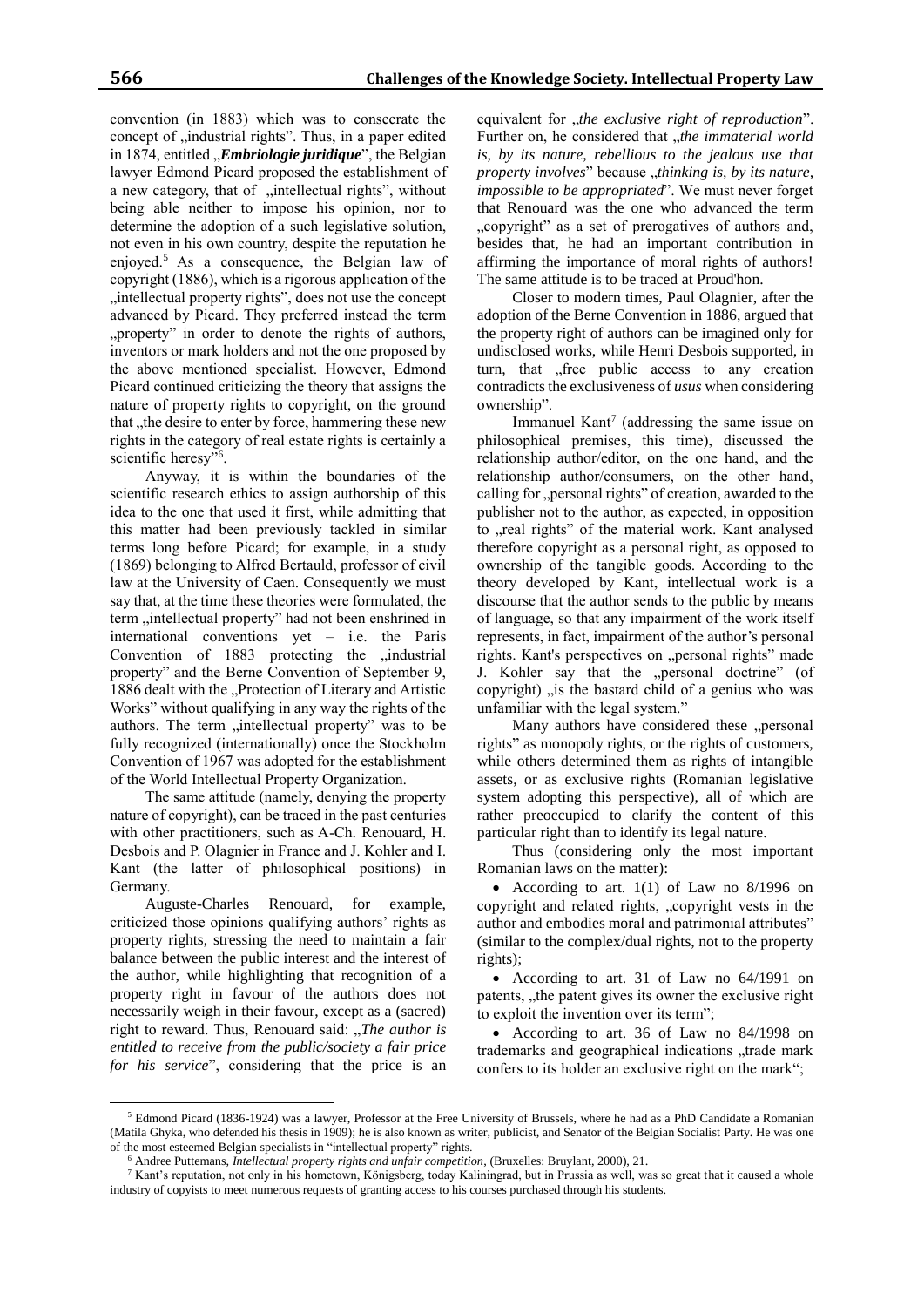• According to art. 30 of Law no. 129/1992 on the protection of designs, for the entire duration of the design registration, the holder has the exclusive right to use and to prevent their use by third parties not having his consent".

The reasons why the Romanian legislature adopted this solution are difficult to decipher. Our opinion is that one of the possible reasons why Romanian legislator didn't qualify this particular kind of rights as ownership could be the difficulty in considering them as such owing to the particular characteristics of intellectual creations which confer upon them features that differentiate between them and common law property and make them goods with characteristics requiring a distinct legal regime.

Taking for example concepts like appropriation and the ratio of appropriation, we can see that they are crucial in the common law of property, because the rapport of appropriation creates appropriation. Therefore, our attention is focused on analysing the case of intellectual creations, where, as we have already seen, the Romanian legislator avoided systematically qualifying them as property rights.

### **2. Common law property and the appropriation of goods/assets in common law**

#### **2.1. Appropriation. General terms**

The meanings of the term "appropriation" (Late Middle English: from late Latin *appropriatio(n-*), from *appropriare* 'make one's own' ), as it is used in common law of property, should not generate confusions as they are used as such for a long period of time. Such definitions are: "The act of taking something for your own use, usually without permission" or "The action" of appropriating something: *dishonest appropriation of property.*

The real question here is to what extend the , appropriation" is important for the common law of property? The answer is: extremely important! Because the appropriation rapport is the key point that generates "property rights". Moreover, the common law of property approaches the concepts of "ownership" and "property" as implicitly understood: there can be no property, at least in the classical sense of the term, without an appropriation act, the rapport of appropriation creating appropriation.

Appropriation of property by the right-holder is the act which excludes or deprives others of having free access to the same asset.

As a subjective representation, the concept of property - complex concept with historical,

 $\overline{a}$ 

philosophical, sociological, and legal meanings as well - is the result of a long evolution of legal thinking in the continental law system and is constantly evolving. Therefore, in all times and in all systems of law, appropriation was and still is the legal act through which an asset (unassigned or belonging to another) is possessed; the act or fact that creates property. As a consequence, we may say that it can be no property right in the absence of appropriation.

*Appropriation of assets/goods,* says Valeriu Stoica*, initially manifested as simple possession, a possession which then founded the subjective religious and juridical representations reflecting the reality of this appropriation.* Both private and public property is an expression of private property, respectively a communitarian appropriation of property. Private appropriation is more than just the individual possession of the goods (personal property) and community ownership does not include any form of joint or collective possession of the goods. The relation private appropriation vs common appropriation of goods is governed, in a liberal society, by the principle of private property development<sup>9</sup>.

Professor Valeriu Stoica, whose work we have referred to above, makes a categorical distinction between tangible and intangible assets referring to the possibility of their appropriation. Thus, he argues that "things ONLY can be appropriated, but not everything can be appropriated"; likewise, he considers that ,,in contradistinction to tangible goods, which are naturally likely to be appropriated, intangible assets can be appropriated only if there is a law authorizing such. In other words, in order for a tangible asset not be appropriated, a specific prohibition of the law is needed, while an incorporeal property can only be appropriates if there is a law authorizing such"<sup>10</sup>.

The above mentioned Romanian jurist states, however, like many French jurists, that the concept of property is flexible enough to include intellectual property rights. Still we cannot but find that the Romanian legislator described the rights of authors over their creations differently, either as complex rights in relation to original creations protected by copyright, or as exclusive rights in relation to new and utilitarian creations.

Under these conditions, can we state, against the law and the qualification of these rights by special laws that the authors' rights over their creations still have the legal nature of property rights? The answer may be yes, if and only if we equate between complex rights and property rights, on the one hand and / or between the exclusive rights and property rights, on the other hand; on condition that we find all the attributes of property rights governed by special laws.

<sup>8</sup> http://dictionary.cambridge.org/dictionary/british/appropriation - ! citatele trebuie in formatul indicat pe pagina asta de Internet: http://www.chicagomanualofstyle.org/tools\_citationguide.html

<sup>9</sup> Valeriu Stoica, *Drept civil. Drepturile reale principale*, (București: Humanitas, 2004), 15

<sup>&</sup>lt;sup>10</sup> Valeriu Stoica, *Drept civil*, 15 - "spre deosebire de bunurile corporale, care sunt în mod natural apropriabile, bunurile incorporale devin *apropriabilenumai cu autorizarea legii. Altfel spus, pentru ca un bun corporal să nu fie apropriabil este nevoie de interdicție a legii, în timp ce un bun incorporal devine apropriabil numai dacă există o autorizare a legii*".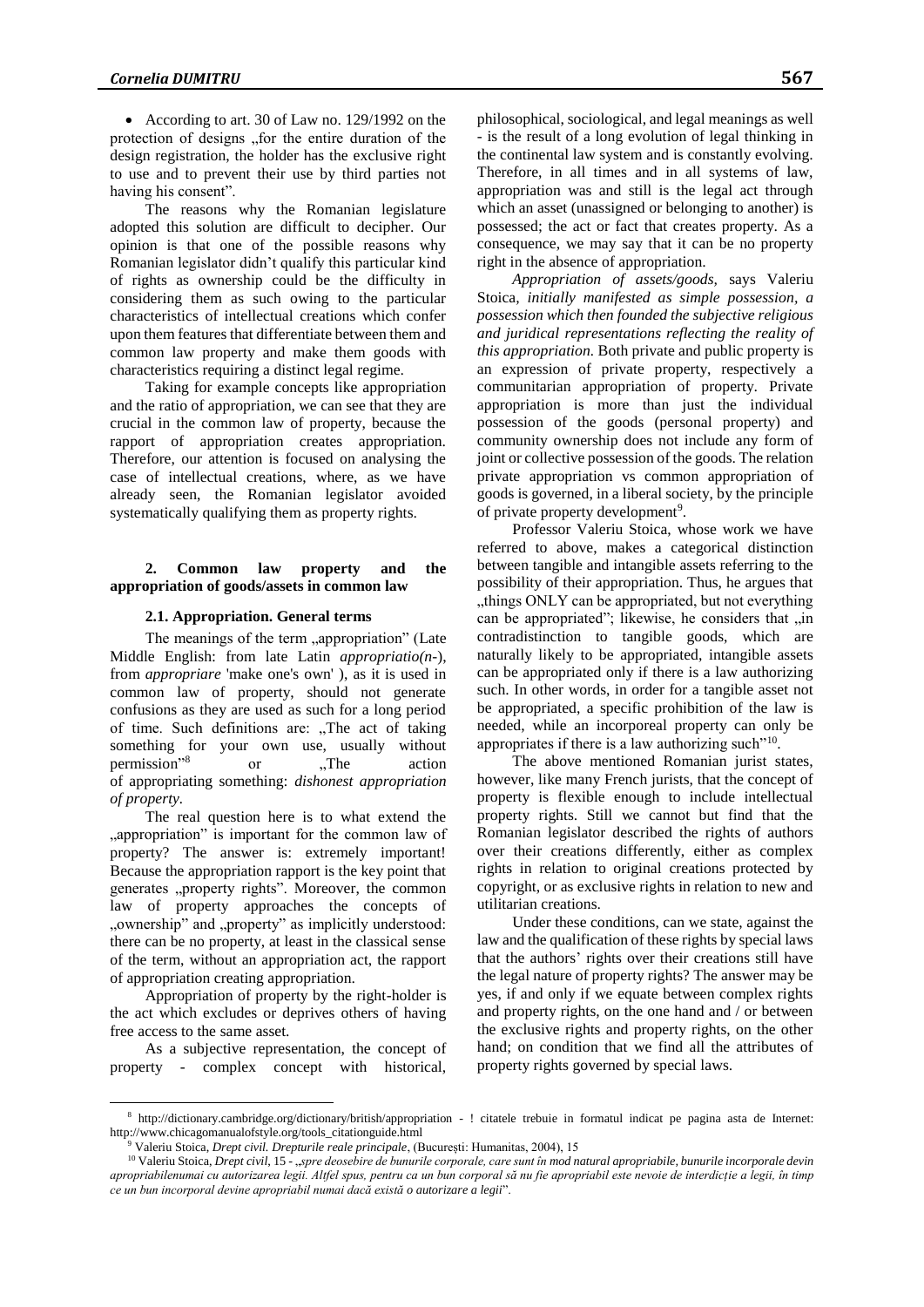### **2.2. The object of private property rights / public property rights. Methods of appropriation**

The first question we have to answer nowadays is: what are the objects of property rights and which forms do they take in common law? This information is to be found in The New Romanian Civil Code: art. 553 and 557 referring to assets, objects of private property rights, respectively, art. 858-859 and art.863, referring to public property.

Thus, according to art. 553 NCC, "All the assets of private use/interest belonging to either individuals, or legal persons (private or public), including assets that make up the private domain of the state and territorial administrative units, represent the object of private property"<sup>11</sup>. The definition seems broad enough to include intellectual creations among the "objects" the text of the law refers to, assuming that intellectual rights over creation have the legal nature of property rights as real rights.

With reference to the object of public property, art. 859 NCC stipulates about , assets that belong to the state or territorial administrative unit, which, by their nature or by the statement of the law, are of domestic or public interest, provided they are covered by one of the ways prescribed by law". In fact, there are two categories of objects in question here:

- First category, which is the exclusive object of public property, namely: soil resources of public interest, the airspace, the waters with energy potential of national interest, beaches, territorial waters and natural resources of the economic zone as well as the continental shelf and other assets established by organic law.

And

- A second category, represented by "other assets" belonging to the state or territorial administrative units, public or private field, but only if they were acquired by one of the ways provided by law.

Our opinion is that intellectual creations belong to the second category mentioned above, as long as we admit that intellectual property rights have the legal nature of property rights. In other words, assuming that the intellectual rights over creations are property rights, they can be "object" of public property rights, representing public domain, either considered at international, or national / local level.

Special laws governing intellectual property state about "public domain" quite differently when speaking about intellectual creations. Their perspective is similar to neither administrative / financial laws, nor to the New Civil Code. Customizing the discussion to the ..public domain" for intellectual creations, the law states that those works / creations which are no longer under a period of protection can be exploited freely by any user.

Therefore, we are speaking about a special type of "public domain" with an open access, restricted by the condition of respecting the moral rights of authors over their creations.

As for the methods of acquiring property rights, which are in fact methods of appropriating property, art. 557 NCC states that "a property right can be acquired, under the law by convention, legal or testamentary inheritance, accession, usucapio as a result of good faith possession (for movable assets and fruits), by occupation, tradition and by court decision, when the asset is implicitly transferring property. (2) In those cases provided by law, the property may be acquired by the effect of an administrative document. (3) The law may regulate other ways of acquiring property".

Concerning the public property rights, art. 858 NCC states that "public property relates to those property rights belonging to the state / territorial administrative unit over the goods/assets which, by their nature or by the statement of the law, are of public use/interest, on condition that they are acquired as provided by the law". This statement is consistent with the principle that authorities are prohibited everything, unless specifically allowed by the law, while for individuals, the principle is that everything is allowed, unless prohibited by the law.

As far as the methods of appropriating public property assets are concerned, the legislature passed a surprising solution, thus regulating, through art. 863 NCC, as marginal "cases of public property appropriation", the following acquisition modalities:

a) By tender, made under the law;

b) Expropriation for reasons of public utility, under the law;

c) By donation or legacy, supported by law, if the property, by its nature or by the will of the disposal, becomes of public use/interest;

d) By convention for consideration, if the property, by its nature or by the will of the acquirer, becomes of public use/interest;

e) By transfer of property from the private domain of the state to its public domain or from the private domain of the administrative-territorial unit to its public domain, under the law;

f) Other means provided by law.

Therefore, in our attempt to identify methods of acquiring property rights, we should consider the following:

 $\bullet$  In comparison to the Law no. 213/1998, "natural way" is no longer provided as a means of acquiring public property rights. Nevertheless, our opinion is that it would be worth considering due to the fact that a natural event could produce geographical changes requiring a special assessing of the state property over goods/assets ranging from those provided in art. NCC 859 (on public property);

 $\overline{a}$ <sup>11</sup> Original text: art. 553 NCC, "*sunt obiect al proprietății private toate bunurile de uz sau de interes privat aparținând persoanelor fizice, persoanelo rjuridice de drept privat sau de drept public, inclusive bunurile care alcătuiesc domeniul privat al statului și al unităților administrativ-teritoriale*".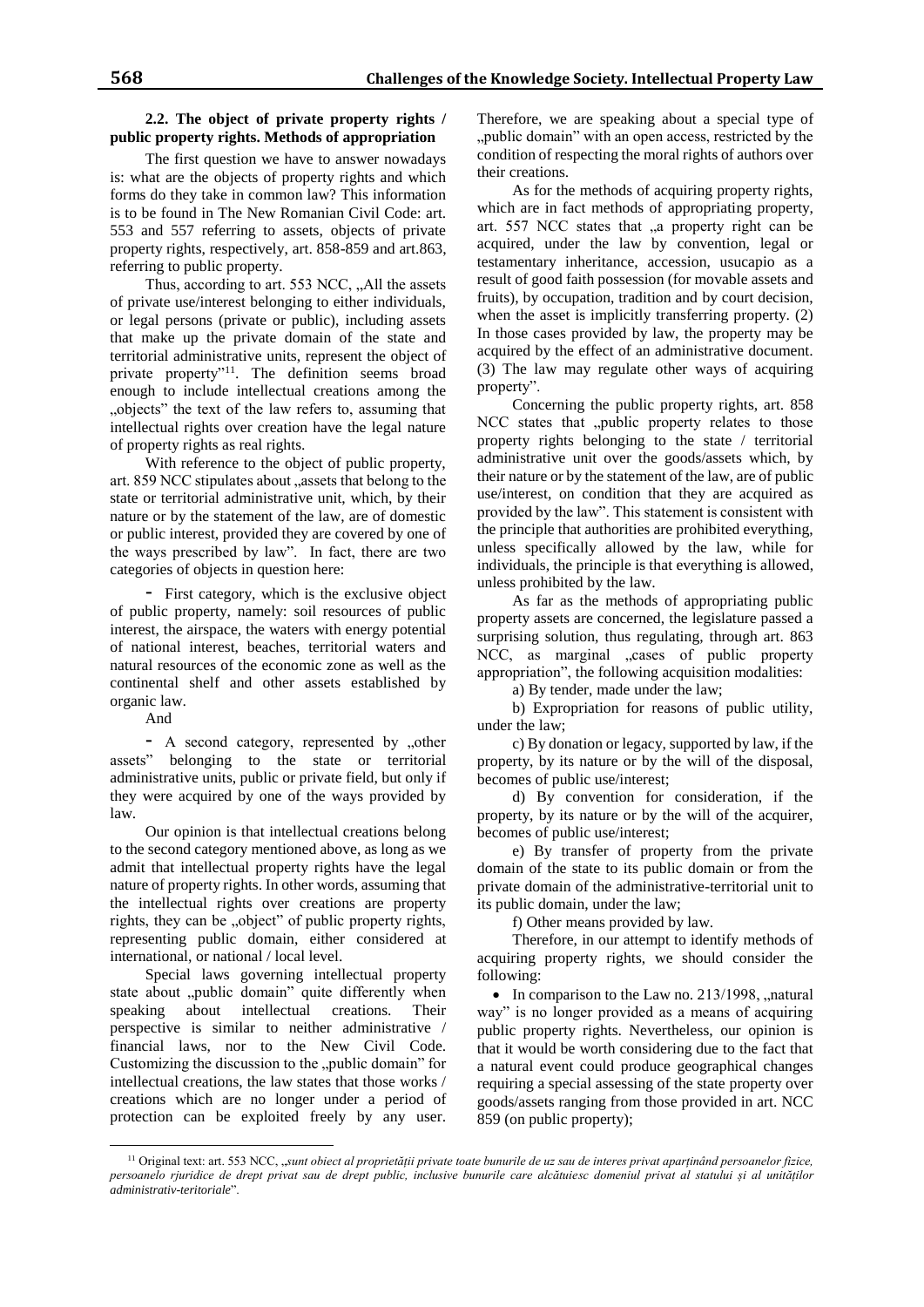• in case of donation, the asset can turn into public use, by the will of the disposal;

• in case of acquiring property through "Convention for consideration", the nature of the asset and the will of the acquirer are to be taken into consideration in order for the property to migrate into public domain and become of public use;

• regarding  $\sqrt{2}$ Convention for consideration" as a way of acquiring public property rights, it seems that it is likely to undermine the principle of entitlement to public property by the state's own methods (procurement, expropriation, donation or bound) and that the domain of application, if any, must be clarified.

That is why it is worth noticing that, unlike the rules of the old Civil Code (art. 644-645), the present Romanian law does not represent, in itself, a method of acquiring property rights. Nevertheless, the law can stipulate other ways of acquiring property (either public or private), the doctrine claiming that the present solution was adopted as a consequence, under the influence of critics that were made to the former way of acquiring property. Likewise, it is to be observed that the texts that have generated the most criticism, respectively art. 5 and 20 of Law no. 15/1990 on the reorganization of state economic units as autonomous companies are still in force, even if they provide that autonomous administrations and companies established through reorganization are the rightful owner of their transferred patrimony.

The problem arising here is whether or not any of the methods of acquiring property, covered by art. 577 NCC, is applicable to intellectual creations, even assuming that their rights have the nature of property rights? The answer is obviously negative, on the premises that the new Civil Code stipulates for the qualification of copyright as property rights in art. 577 line (3) which provide *that the law may regulate other ways of acquiring property*.

### **3. Categories of intellectual creations and their characteristic features**

Intellectual creations are numerous and varied as gender and target and destinations. What unites these works and how to justify their grouping in the same category, putting them under the same umbrella? What distinguishes them from the goods of common law, so that they may need special laws to protect them? Why did the authors feel the need to have their creations protected by special laws derogating from the general law and why did such protection need centuries of struggles? Why did the legislature need to decouple "intellectual property" of "ordinary property"? How and why can the property rights have contents and attributes of intellectual and moral order, when property rights are patrimonial, by nature, as defined by the Civil Code?

### **3.1. Object of protection by intellectual property rights**

In terms of the Stockholm Convention and the TRIPs, which states upon the intellectual property rights, they are property rights related to intellectual activity in the industrial, scientific, literary and artistic fields. Creations under discussion here could be: literary artistic and scientific works; performances, phonograms and broadcasts; databases; inventions in every field of human activity; industrial designs; configuration schemes (topographies) of integrated circuits, undisclosed information; trademarks and services etc.

Therefore, all these are products of creative activity, but their destination is different: some, having aesthetic or evolutionary function (i.e. literary, artistic and scientific works), others, utility functions (inventions, topographies of semiconductor products), others, hybrid products, interweaving both aesthetic and utilitarian functions (i.e. designs and patterns) and others, the function of favouring trade and protecting consumers through the information they provide about the products marked (trademarks and geographical indications). The result of these observations is that intellectual property not only differs from the common law property, but intellectual creations differ between them as well!

### **3.2. Characteristics of intellectual creations**

First of all we may say that the intellectual property rights deals with property that is achieved through creative intellectual activity and its object is the protection of the authors 'rights. Unlike the common law of property, or the civil law, dealing with people in general and goods made by physical effort, not involving creative activity, the legal perspective on intellectual creations, however, reflects a relationship between creators and consumers, between creators and users of intellectual creations that can be both creators and non-creators of works, between the two categories of persons and goods is an important difference that justifies a difference in treatment. Some authors say, exaggerating on purpose, in order to reveal its importance and specificity, that intellectual property right is exclusively designed for scientists and artists.

i) The most obvious link between these creations is their common origin and their divergent nature (unlike the assets in common law): they are the result of a creative effort, the result of their authors' intellectual activity which is rightfully considered an extension of the personality of the authors.

ii) Intellectual creations are characterized by their nature of intangible assets, with spiritual existence (most of the time existing in the conscience of the author and its public), regardless of any retaining on/in some specific medium. Most often they are of ideal and abstract existence (computer programs are perhaps the best example to demonstrate the abstract character of creative intellectual property). They are and should be treated separately from their material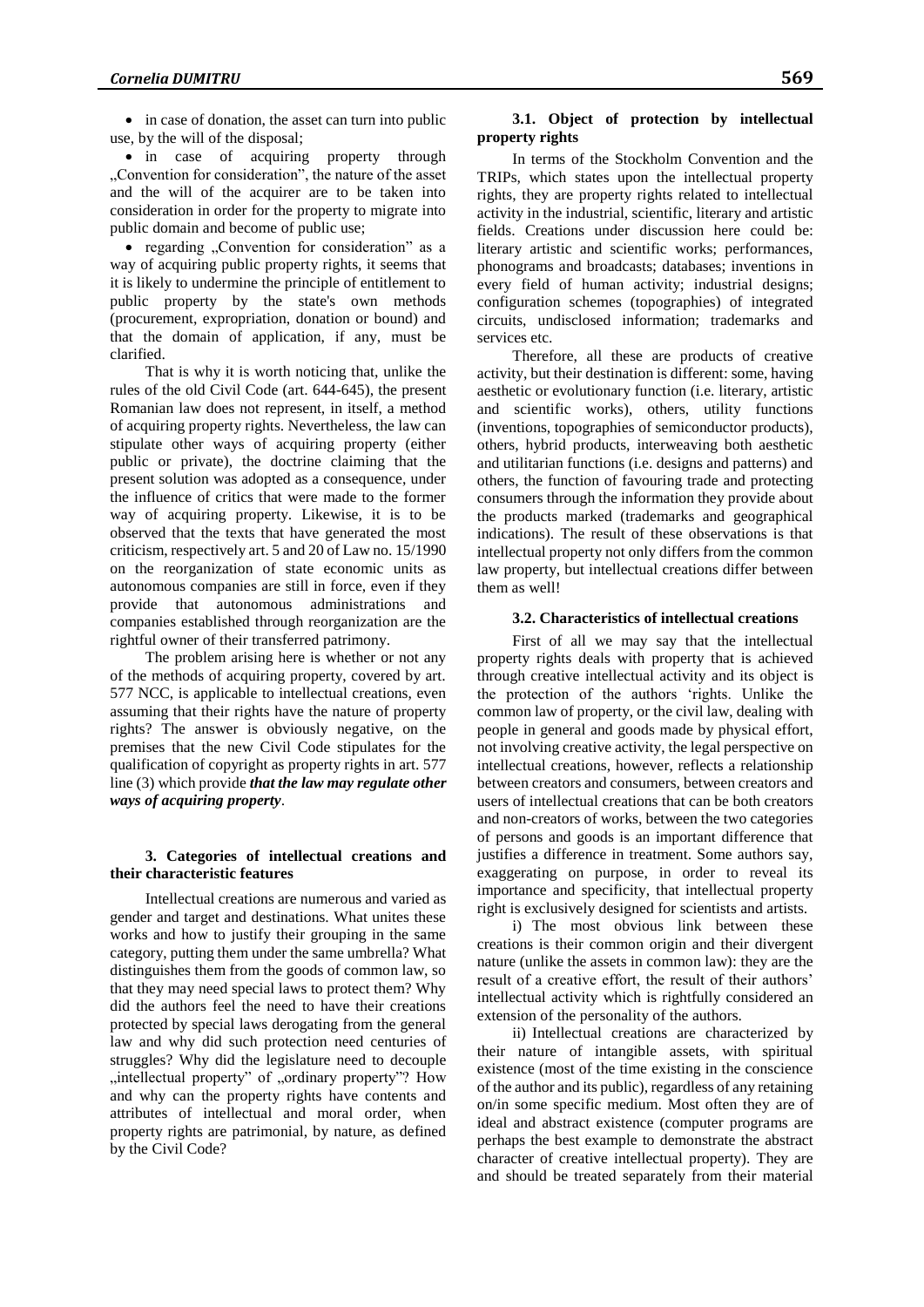support, even when this distinction is more difficult, as it is, for example, the case of works of fine art. Nevertheless, the common law distinguishes between and tangible and intangible assets $12$ , but they are not products of intellectual activity. In common law, both tangible and intangible assets have economic value, being valued in money. Claiming rights and goodwill are typical examples of intangible, even if the universality may include tangible and intangible, intellectual creations as well.

iii)In common law, the distinction between an "asset" and "the right of property over that asset" is relatively simple. When speaking about intellectual property things are not so simple, because, firstly, we need to make the distinction between intellectual creation itself and the material incorporating it. Only then we can distinguish between "creation" and "the right over creation". Just so we understand why a book buyer is not the owner of the work incorporated into the book; why the holder of a painting (which, in terms of the common law, represents a movable asset and its possession equals, according to civil law, property) is nothing but the holder of the tangible, not the rightful owner of the painting; why the owner of a car (that car including several creations and intellectual property rights, such as inventions, designs etc.) does not hold rights to these works and cannot dispose of them, even if he can freely dispose of his car that comprises all the above mentioned; why the inventor or the author of a design is the right holder of the object of his invention, but not the owner of all the products that are obtained due to the exploitation of his patent or certificate. Intellectual creation is not represented by the product itself but the idea exploited, the expression of it, the way it is described to be materialized in an object.

iv) Generally accepted common law definitions of "assets" (goods of economic value that are useful to satisfy man's spiritual or material need, susceptible of appropriation as economic rights)<sup>13</sup> and "heritage" (universality of rights and obligations with economic value belonging to a subject of law) are not satisfactory and applicable to intellectual property, because the intellectual creation does not necessarily need to have economic value, not even to satisfy a specific material or spiritual need, in order to be protected by the law. The fact that intellectual property rights and their object (creations) have today a major economic role, implicit economic value, or spiritual status does not change their nature, because the law does not protect individual rights on condition of economic/artistic/scientific value. The real conditions that need to be met are as follows: originality, or, where appropriate, novelty, inventive step, industrial

applicability, distinctiveness, etc. In other words, the economic value of the intellectual products is neither important nor required. Economic value, i.e. the value that represents quality and condition of the goods/assets in the common  $law<sup>14</sup>$  is not necessary when intellectual creations are involved. Intellectual creations are independently protected irrespective of any economic or artistic value. However, the economic value of an intellectual creation and the value of the creation itself are subjective and difficult to determine.

v) The result of creative work is not to be identified or confused with the product itself. Unlike other man-made goods, intellectual creations have no material substance and remain so even when they are fixed on a material (in the form of words, musical notes, lines, colours, designs etc.), or in electronic format. Property over support and property over creation are and remain distinct and subject to different legal rules, as distinct are to be treated the creation itself and the product which it materializes in The books we read are just copies of intellectual works and their purchase do not confer to the buyer any rights on the work. The copy of a paper (authorized or unauthorized) belongs to its buyer, not the work set in this paper. Thus, intellectual creations are to be treated separately from their material support, even when this distinction is difficult to be done, as, for example, in case of works of fine art.

vi) As intangible assets, intellectual creations are joined by another common feature, which is a major "fault" for them all: being spiritual products, nobody can protect them against being used by others through the means of simple possession, as it happens with tangible goods, for that they can be operated simultaneously by several people. Once the product of intellectual creation (literary, artistic or scientific, invention, design, model etc.) was made public, its creator cannot exercise, in fact, control of its use.

Consequently, materiality of the tangible good in common law (electricity being an exception, commonly invoked as an intangible good suitable to support the equivalence with the intellectual property - intangible – in order to be classified as property right) prevents possession from being exercised by several people simultaneously (except co-owners) over the same asset. In addition to that, it is noticeable that material objects having generally a well-defined functionality are unlikely to be used by several people simultaneously for the same or different purposes. We cannot speak of territorially differentiated possession over an estate, i.e. a piece Romanian land cannot be possessed, simultaneously, in Romania and in Hungary. Not even movable assets are more malleable

 $\overline{a}$ 

 $12$  The law knows two categories of intangible assets: firstly, the rights with a tangible object which are, in fact, intangible because they are not identified with their object (i.e. usufruct, debts, etc.); secondly, the absolute intangible assets. The latter case speaks about rights which are not attached to any tangible, such as a merchant's customers or intellectual property rights.

<sup>13</sup> Gheorghe Beleiu, *Drept civil român*, (București:Șansa, 1995), 91

<sup>&</sup>lt;sup>14</sup> The meaning of "good" implies economic value which is useful to satisfy man's spiritual or material need and is susceptible of appropriation as economic rights. In order to be in the presence of good, in the sense of civil law, two conditions must be met: 1) the economic value must be able to satisfy a material or spiritual need of man; 2) be capable of appropriation (attribution) as economic rights - Gheorghe Beleiu, *Drept civil român*, 97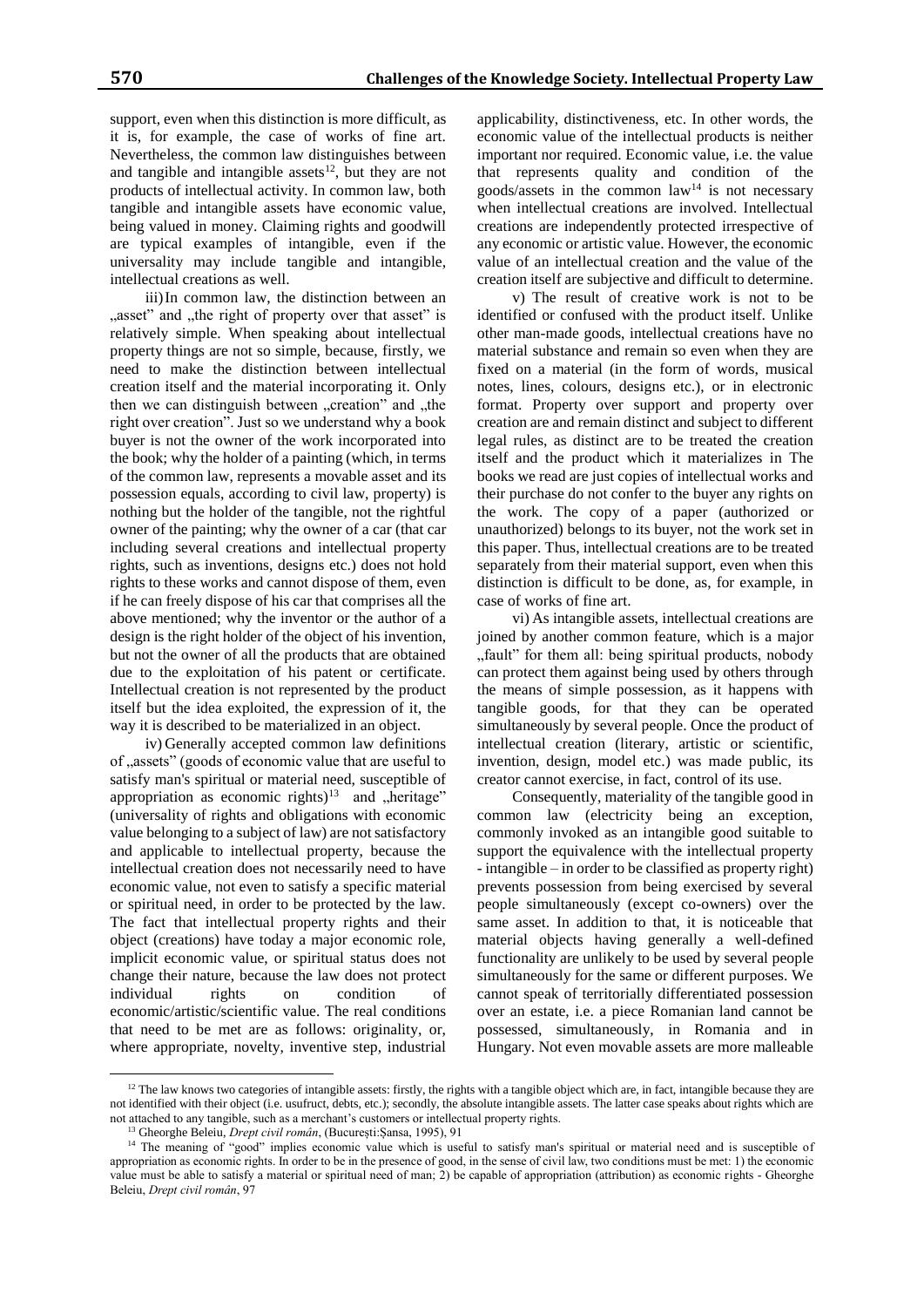in this regard: one and the same car, calculator, pen, etc., cannot be possessed in Bulgaria and Romania concurrently.

Possession of tangible goods involves contact between man and object, independently of the territory where such contact is made. Instead, intellectual creations, not being constrained of materiality or possession for use, can be used in different countries at the same time, by multiple users.

Moreover, what is inconceivable for material goods becomes rule with intellectual creations: the possibility of concomitant use of several people in different places without making the work/creation unavailable to others (as happens in the case of electrical energy which can be used by a consumer not independent of other potential consumers). It is somewhat similar to the use of public goods, which is, in principle, non-competitive and may be exercised concurrently by multiple people (i.e. roads, schools, hospitals etc.). In this case, concomitant use requires, as a rule, the presence in the same place, while in the case of intellectual creations; concomitant use may be exercised in different places. The possibility of concomitant use in different places by multiple users represent a characteristic feature of intellectual works, most often this being the reason for which they were created.

vii) Intellectual creations have common features with public assets and utilities, thus explaining both the subjective position of consumers towards them and their delayed protection and legislation. Similar to public assets and utilities, whose consumption by one person does not prevent another person to do the same, intellectual creations are, in principle, non-rivalrous in the sense that their use is not competitive and the result of their usage does not represent their disappearance, more than that, their appropriation by an individual, if we admit that it is possible and necessary, does not make them unavailable for another user. Instead, public utility consumption implies the presence in the same place, whereas, intellectual creations allow concomitant use in different places.

viii) Intellectual creations quality and ability to be quantitatively unlimited makes them differ from common law property which is limited. In other words, intellectual property is unlimited, while property of tangible goods is limited. Many of the intellectual creations are ephemeral – this meaning that information technology or new solutions can change so fast that some creation could be left aside before obtaining the title of protection. The Internet practice shows us that many creations (if not all) are highly vulnerable to acts of unauthorized use.

ix) The products of intellectual are extremely mobile, especially nowadays. Unlike the assets in the common law, intellectual creations are, nowadays, able to move instantly and globally, while in ancient times, they were escorting their creator, wherever they went, even though their movement was slow. As far as their ability to move is concerned, we find that

boundaries are absolutely useless, works "traveling" indifferent to both territorial limitations of the law or the means by which they propagate, being, practically, impossible to control under the current state of the art when the perfect host, the cyberspace, sets no borders or limitations.

x) Unfortunately, all the intellectual creations have a major "fault": the rights over intellectual creations are, as determined by law, transferable rights. The most common forms of capitalization of creation are contracts of assignment, licensing and franchising. Likely to be used simultaneously by multiple people, assigning rights over these creations can be held simultaneously by multiple people, the transferor being able to maintain the right of using that protected work. Once the works are in circulation/use, the authors cannot control their use any more. If the work was made public, the public is subjected to the temptation of using it whenever he pleases, or whenever he can make a profit out of it, and this temptation increases as the work is more valuable. Thus the author cannot authorize each use and cannot control unauthorized uses.

xi) On the other hand, assessing rights over intellectual creations is not completely transferable (i.e. moral rights), and more than that, it is limited (as acts inter vivos) to the economic rights, not having as a result, ipso facto, the assignment of the property rights to the purchaser. In the case of copyright, for example, there operates not only the presumption of favouring the author's economic rights even if not expressly assigned, but also the failure to assign those rights regarding some unexpected usage of the work was not known at the time of the assignment of rights, even if the transfer was complete at the time of the occurring change. This means that the rights of the transferee are not identical in content with the rights of the transferring author. While, under certain conditions, the exercise of moral rights belong to the successors, them having the duty of ensuring compliance with the moral rights of their authors (authors, meaning persons whose succession they take), it means that neither the successors can be assigned with economic rights only.

xii) The moral side of intellectual rights over creations, which some authors consider to be bizarre even if it is consecrated by the law systems inspired by the Berne Convention, determines the difficulty in qualifying these rights. The law attaches moral and patrimonial attributes to the author's property, while the property is basically patrimonial in common law practice. Furthermore, the two categories of rights have distinct legal regimes. Therefore, it is highly artificial to bring together two distinct legal regimes which belong to two antithetical categories of *summa divisio* (moral rights are inalienable, imprescriptible and perpetual, while patrimonial rights are limited in time). The inalienable character of moral rights is the strongest argument in rejecting their qualification as property rights. According to art. 555 of the New Civil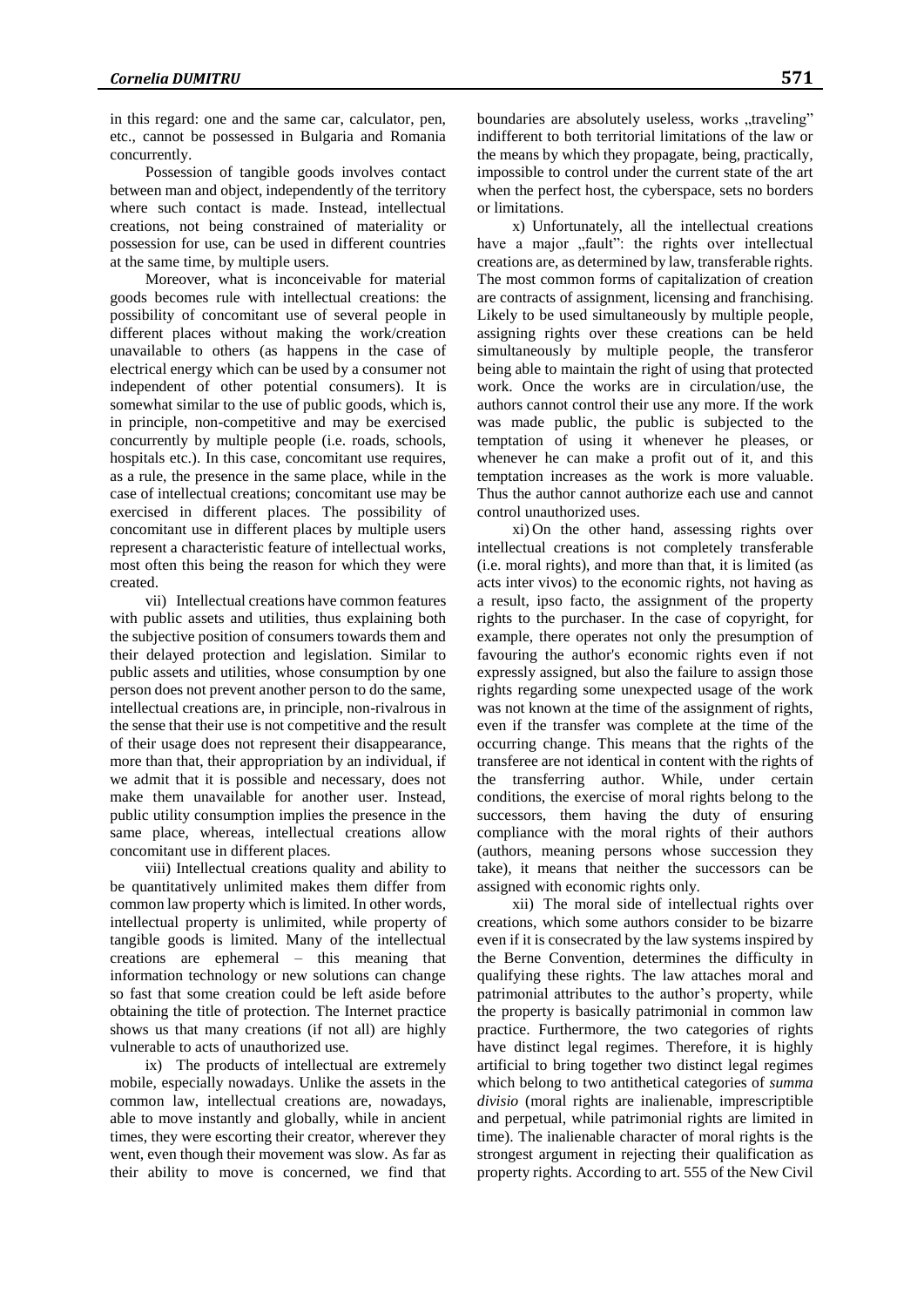Code, "private property is the right of the owner to possess, use and dispose of property exclusively, absolutely and perpetually, within the limits established by law". In this case the right of assignment is inherent to the property right, even if it is not considered a specific feature. An appropriated good may only be affected by a temporary perpetuity. Thus, attaching the moral and patrimonial prerogatives of the author to the property rights leads necessarily to a misinterpretation of this right.

## **3.3. Necessity and opportunity of appropriation**

Since the Romanian legislator did not qualify the authors 'rights as property rights, we can conclude that appropriation of such rights is neither possible nor necessary. Therefore, art. 577(3) has not to be considered by authors with respect to their works; as a specific feature of the intellectual creations.

At this point we agree that intellectual creations should not be appropriated, at least not in the classical sense of the concept of appropriation. According to common law, appropriation represents the act of taking something for your own use, while an intellectual creation belongs to its author through the act of creation. In other words, the author cannot appropriate something that rightfully belongs to him simply because he is the holder-creator and it would be pointless for him to make such an action. Appropriation is worth discussing only for the work of others, but in this case the act of appropriation would constitute a violation of the rights of the true author.

If we assume, however, that appropriating creations protected by intellectual property rights is possible in some particular ways for these kind of assets which are not at all similar to the ones in common law, then we find that there are assets (such as: registered as a trademark, the same sign can be registered by more applicants for different goods and/or services) that can be appropriated by more people at the same time. Then, there are cases (geographical indications/signs, for example) that cannot be appropriated by any private or public person because they are, by definition, available to any producer in the designated geographical indication and exclusion from the use of any manufacturer is unthinkable. At the same time, it is important to mention that, speaking about indications, the manufacturer has a right of use, not a property one.

While the common law refers to appropriation (at least so it happened in the beginning) in terms of taking into possession something that does not rightfully belong to you, when speaking about "intellectual property", the asset which represents the exercise of the right is the creation of the author himself; it is an asset that never existed before it was created by its author. That is why an intellectual creation is so personal that it seems part of the author

himself or an extension of its author. How to say then that the author is not, naturally, "master" of his own creation? That it does not naturally belong to him, needing an act of appropriation, while the ties between author and his work are so close that their separation is impossible and meaningless?!

Consequently, when speaking about "intellectual property rights" and only about them, we do not deal with things from the outside world within the meaning of the common law; we deal with the author's own spiritual creation. Therefore, the creation is so inseparable from its author that it makes it impossible for the associated rights to be transmitted and the appropriation to be assumed by third parties. This means that none other than the true author can be expected and can claim for himself the authorship of a work. In case the work was made by somebody else, the act of appropriation has to have legal consequences, unless this happens any time after the author's death or when the work has fallen into the public domain and can be freely used. The author of an intellectual creation, and only he alone can claim anytime and anywhere, authorship of the work and to him only the property rights recognized and granted by the mere act of creation. The successors of the author, as holders of real rights, will never have all the rights the true author used to have over his creation. Another category of users of the creations, the third parties (customers, holders) have the right to freely use a creation after the author's death or when the work has fallen into the public domain, but they will never be assumed as authors, provided they are usurpers, plagiarists or pirates. Moreover, the true author cannot transmit his authorship as "paternity" over an intellectual creation is inalienable.

Exception to the rule of inequality between the authors' rights and the intellectual rights transmitted to third parties are the trademarks and geographical indications/signs. This happens due to the fact that, most often, trademarks are likely to be chosen only from those in the public domain (that are available because they have been registered as provided by others), and the right over trademarks is more like an occupational right than a copyright in itself. In case trademarks are protected by copyright the intellectual work protected this way will belong to its author forever.

Classifying intellectual creations as "intangible assets", we may state another distinction between them and the goods/assets in common law. There is an opinion that the common law speaks only about the appropriation of tangible assets, while the intangible can be appropriated only for the cases when the law provides so, or, in the words of one of the specialist in the domain: "In order for a tangible asset not to have the ability of being appropriated, a special provision of the law is requested, while, for the appropriation of an intangible asset authorization of the law is required"<sup>15</sup>.

 $\overline{a}$ 

<sup>15</sup> Valeriu Stoica, *Drept civil*, 128.